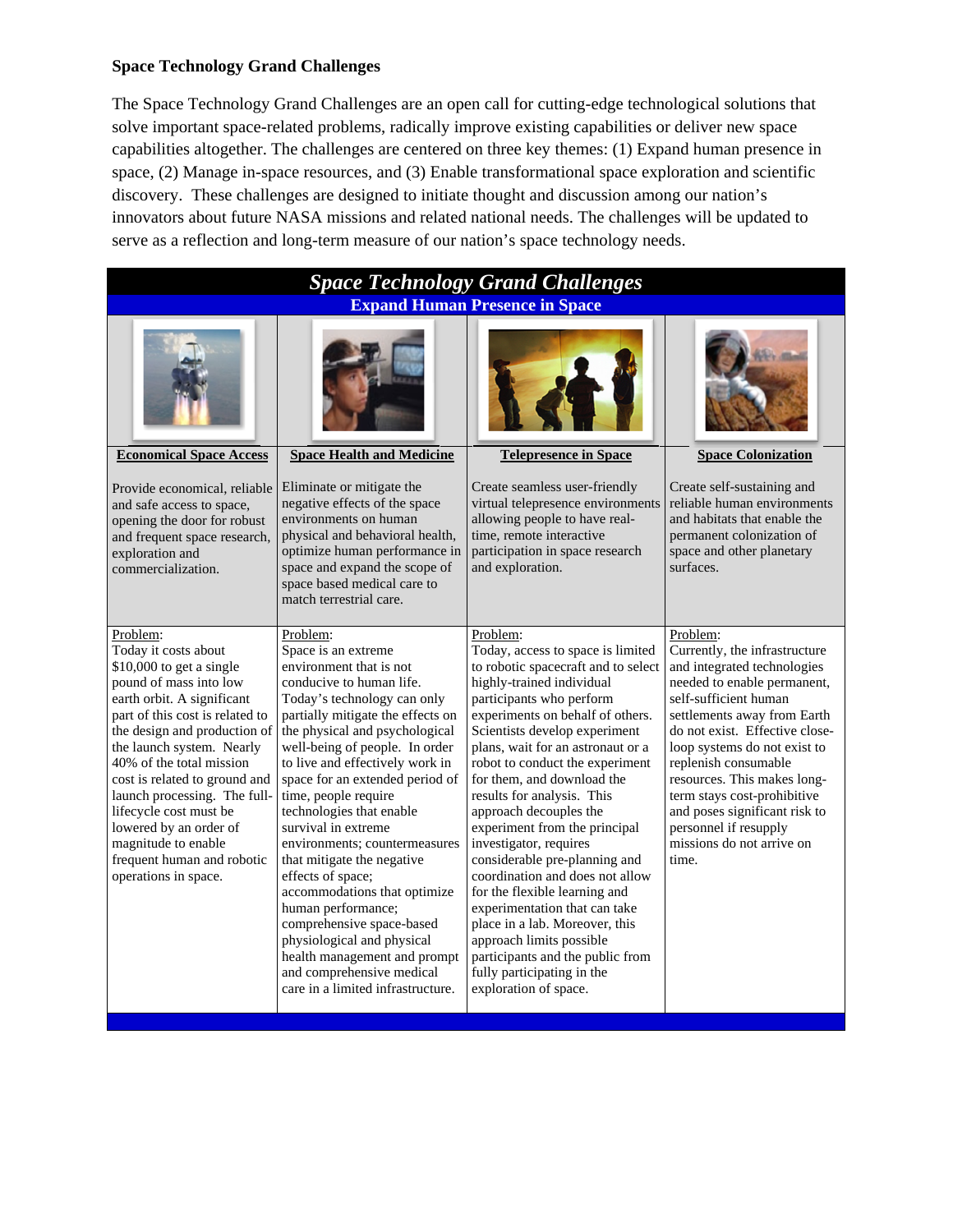| <b>Space Technology Grand Challenges</b>                                                                                                                                                                                                                                                                                                                                                   |                                                                                                                                                                                                                                                                                                                                                                                                                                                                              |                                                                                                                                                                                                                                                                                                                                                                                                                               |                                                                                                                                                                                                                                                                                                                                                                                                                                                                                                                                                                                                                |  |  |  |  |
|--------------------------------------------------------------------------------------------------------------------------------------------------------------------------------------------------------------------------------------------------------------------------------------------------------------------------------------------------------------------------------------------|------------------------------------------------------------------------------------------------------------------------------------------------------------------------------------------------------------------------------------------------------------------------------------------------------------------------------------------------------------------------------------------------------------------------------------------------------------------------------|-------------------------------------------------------------------------------------------------------------------------------------------------------------------------------------------------------------------------------------------------------------------------------------------------------------------------------------------------------------------------------------------------------------------------------|----------------------------------------------------------------------------------------------------------------------------------------------------------------------------------------------------------------------------------------------------------------------------------------------------------------------------------------------------------------------------------------------------------------------------------------------------------------------------------------------------------------------------------------------------------------------------------------------------------------|--|--|--|--|
| <b>Manage In-Space Resources</b>                                                                                                                                                                                                                                                                                                                                                           |                                                                                                                                                                                                                                                                                                                                                                                                                                                                              |                                                                                                                                                                                                                                                                                                                                                                                                                               |                                                                                                                                                                                                                                                                                                                                                                                                                                                                                                                                                                                                                |  |  |  |  |
| <b>Affordable Abundant</b>                                                                                                                                                                                                                                                                                                                                                                 | <b>Space Way Station</b>                                                                                                                                                                                                                                                                                                                                                                                                                                                     | <b>Space Debris Hazard</b>                                                                                                                                                                                                                                                                                                                                                                                                    | <b>Near-Earth Object</b>                                                                                                                                                                                                                                                                                                                                                                                                                                                                                                                                                                                       |  |  |  |  |
| Power                                                                                                                                                                                                                                                                                                                                                                                      |                                                                                                                                                                                                                                                                                                                                                                                                                                                                              | <b>Mitigation</b>                                                                                                                                                                                                                                                                                                                                                                                                             | <b>Detection and Mitigation</b>                                                                                                                                                                                                                                                                                                                                                                                                                                                                                                                                                                                |  |  |  |  |
| Provide abundant, reliable<br>and affordable energy<br>generation, storage and<br>distribution for space<br>exploration and scientific<br>discovery.                                                                                                                                                                                                                                       | Develop pre-stationed and in-situ<br>resource capabilities, along with<br>in-space manufacturing, storage<br>and repair to replenish the<br>resources for sustaining life and<br>mobility in space.                                                                                                                                                                                                                                                                          | Significantly reduce the<br>threat to spacecraft from<br>natural and human-made<br>space debris.                                                                                                                                                                                                                                                                                                                              | Develop capabilities to detect and<br>mitigate the risk of space objects<br>that pose a catastrophic threat to<br>Earth.                                                                                                                                                                                                                                                                                                                                                                                                                                                                                       |  |  |  |  |
| Problem:<br>Mass and lifetime<br>considerations of today's<br>space power systems limit<br>our missions. Current<br>spacecraft power systems<br>degrade over time,<br>thereby reducing the<br>amount of power<br>available for use as the<br>mission progresses.<br>Efficient use of space-<br>based resources is critical<br>for NASA's future<br>missions of science and<br>exploration. | Problem:<br>Frequent and long-duration space<br>travel requires substantial amounts<br>of consumables, which can be<br>costly to launch. Current<br>capabilities are insufficient to<br>extract, refine, form stock, and<br>transport in-situ materials for in-<br>space manufacturing, servicing,<br>fueling and repair. In-space<br>system repair and maintenance is<br>cost-prohibitive and difficult,<br>consequently, many spacecraft are<br>de-orbited at end-of life. | Problem:<br>Given the prevalence of<br>Micrometeoroid and Orbital<br>Debris (MMOD) in low earth<br>orbit, there is a possibility of<br>MMOD collision or<br>interference with a range of<br>national and international<br>operating assets as well as a<br>serious threat to in-space<br>personnel. Mitigation is<br>difficult and requires<br>solutions that are practical,<br>yet technically and<br>economically feasible. | Problem:<br>Near earth objects are comets or<br>asteroids that pass within 45<br>million kilometers of the Earth's<br>orbit. Some near earth objects are<br>potentially large enough to be<br>hazardous to the Earth in the event<br>of a direct collision. Although<br>impact with large objects is rare,<br>the history of Earth indicates that<br>such events do occur. A better<br>understanding of the likelihood<br>and consequence of these remote<br>events are needed as are<br>preparations for the possibility of<br>having to divert a comet or<br>asteroid on an impact trajectory<br>with Earth. |  |  |  |  |